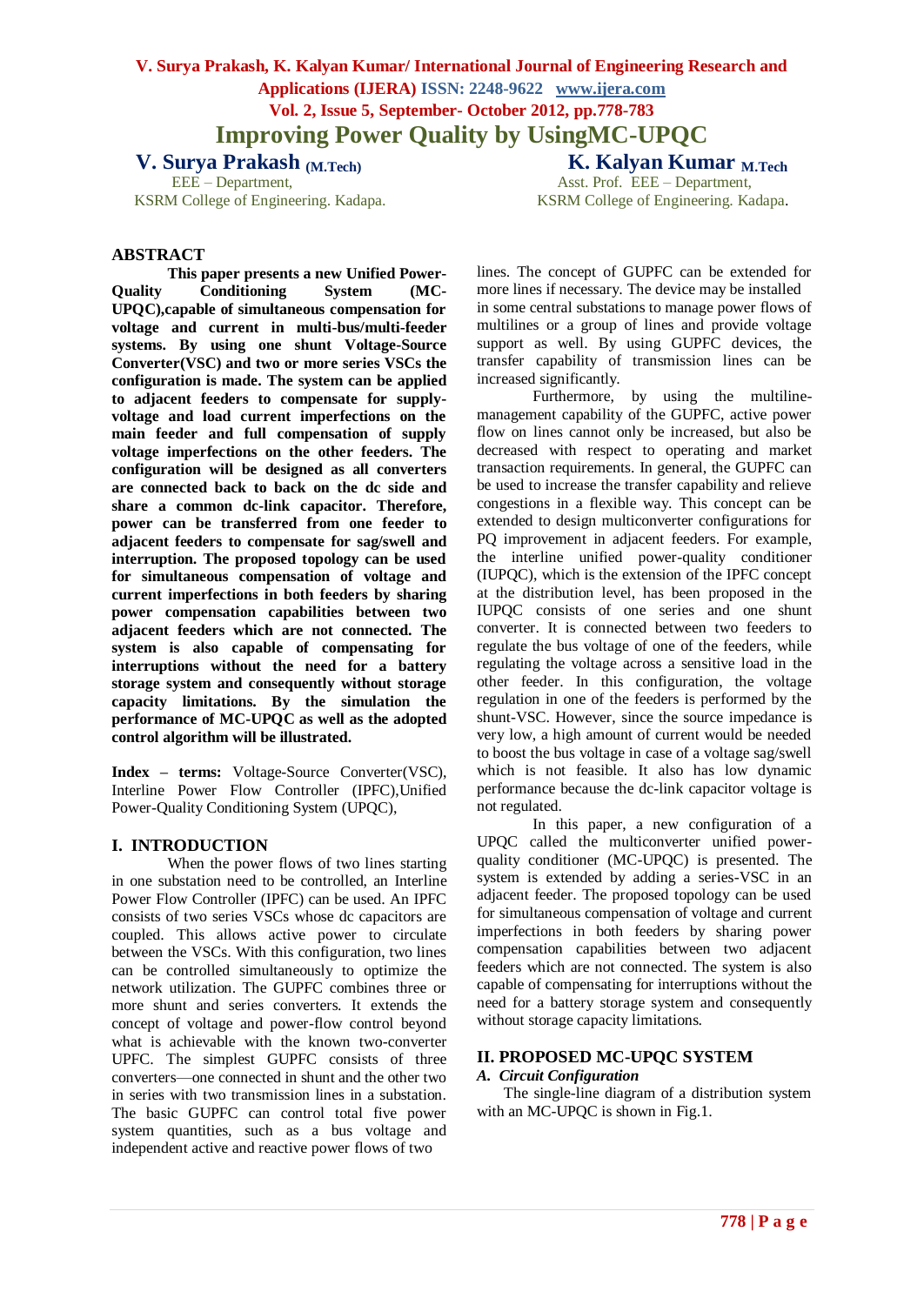

**Fig.1 Single-line diagram of a distribution system with an MC-UPQC.**

As shown in this fig.1., two feeders connected to two different substations supply the loads  $L_1$  and  $L_2$ . The MC-UPQC is connected to two buses  $BUS_1$  and  $BUS_2$  with voltages of  $u_{t1}$  and  $u_{t2}$ , respectively. The shunt part of the MC-UPQC is also connected to load  $L_1$  with a current of  $i_{11}$ . Supply voltages are denoted by  $u_{s1}$  and  $u_{s2}$  while load voltages are  $u_{11}$  and  $u_{12}$  Finally, feeder currents are denoted by  $i_{s1}$  and  $i_{s2}$  load currents are  $i_{11}$  and  $i_{12}$  Bus voltages  $u_{t1}$  and  $u_{t2}$  are distorted and may be subjected to sag/swell. The load  $L_1$  is a nonlinear/sensitive load which needs a pure sinusoidal voltage for proper operation while its current is non-sinusoidal and contains harmonics. The load  $L_2$  is a sensitive/critical load which needs a purely sinusoidal voltage and must be fully protected against distortion, sag/swell, and interruption. These types of loads primarily include production industries and critical service providers, such as medical centers, airports, or broadcasting centers where voltage interruption can result in severe economical losses or human damages.

#### *B. MC–UPQC Structure*



#### **Fig.2 Typical MC-UPQC used in a distribution system**

The internal structure of the MC–UPQC is shown in Fig.2.

It consists of three VSCs  $(VSC<sub>1</sub>, VSC<sub>2</sub>,$  and  $VSC<sub>3</sub>$ ) which are connected back to back through a common dc-link capacitor. In the proposed configuration,  $VSC_1$  is connected in series with  $BUS_1$ and  $VSC<sub>2</sub>$  is connected in parallel with load  $L<sub>1</sub>$  at the end of Feeder<sub>1</sub>. VSC<sub>3</sub> is connected in series with  $BUS<sub>2</sub>$  at the Feeder<sub>2</sub> end. Each of the three VSCs in Fig.3 is realized by a three-phase converter with a commutation reactor and high-pass output filter as shown in Fig.3.



**Fig 3 Schematic structure of a VSC**

The commutation reactor  $(L_f)$  and high-pass output filter  $(R_f, C_f)$  connected to prevent the flow of switching harmonics into the power supply. As shown in Fig, all converters are supplied from a common dc-link capacitor and connected to the distribution system through a transformer. Secondary (distribution) sides of the series-connected transformers are directly connected in series with  $BUS_1$  and  $BUS_2$ , and the secondary (distribution) side of the shunt-connected transformer is connected in parallel with load  $L_1$ .

#### *The aims of the MC-UPQC shown in Fig are:*

- 1) To regulate the load voltage  $(u_{11})$  against sag/swell and disturbances in the system to protect the nonlinear/sensitive load  $L_1$ ;
- 2) To regulate the load voltage  $u_{12}$  against sag/swell, interruption, and disturbances in the system to protect the sensitive/ critical load  $L_2$ ;
- 3) To compensate for the reactive and harmonic components of nonlinear load current  $(i_{11})$ .

In order to achieve these goals, series VSCs (i.e.,  $VSC_1$  and  $VSC_3$ ) operate as voltage controllers while the shunt VSC  $(i.e., VSC<sub>2</sub>)$  operates as a current controller.

#### **C. Control Strategy**

As shown in Fig.4, the MC-UPQC consists of two series VSCs and one shunt VSC which are controlled independently. The switching control strategy for series VSCs and the shunt VSC are selected to be sinusoidal pulse width-modulation (SPWM) voltage control and hysteresis current control, respectively. Details of the control algorithm, which are based on the d–q method, will be discussed later. Shunt-VSC: Functions of the shunt-VSC are:

- 1) To compensate for the reactive component of load  $L_1$  current;
- 2) To compensate for the harmonic components of load L<sub>1</sub> current;
- 3) To regulate the voltage of the common dc-link capacitor.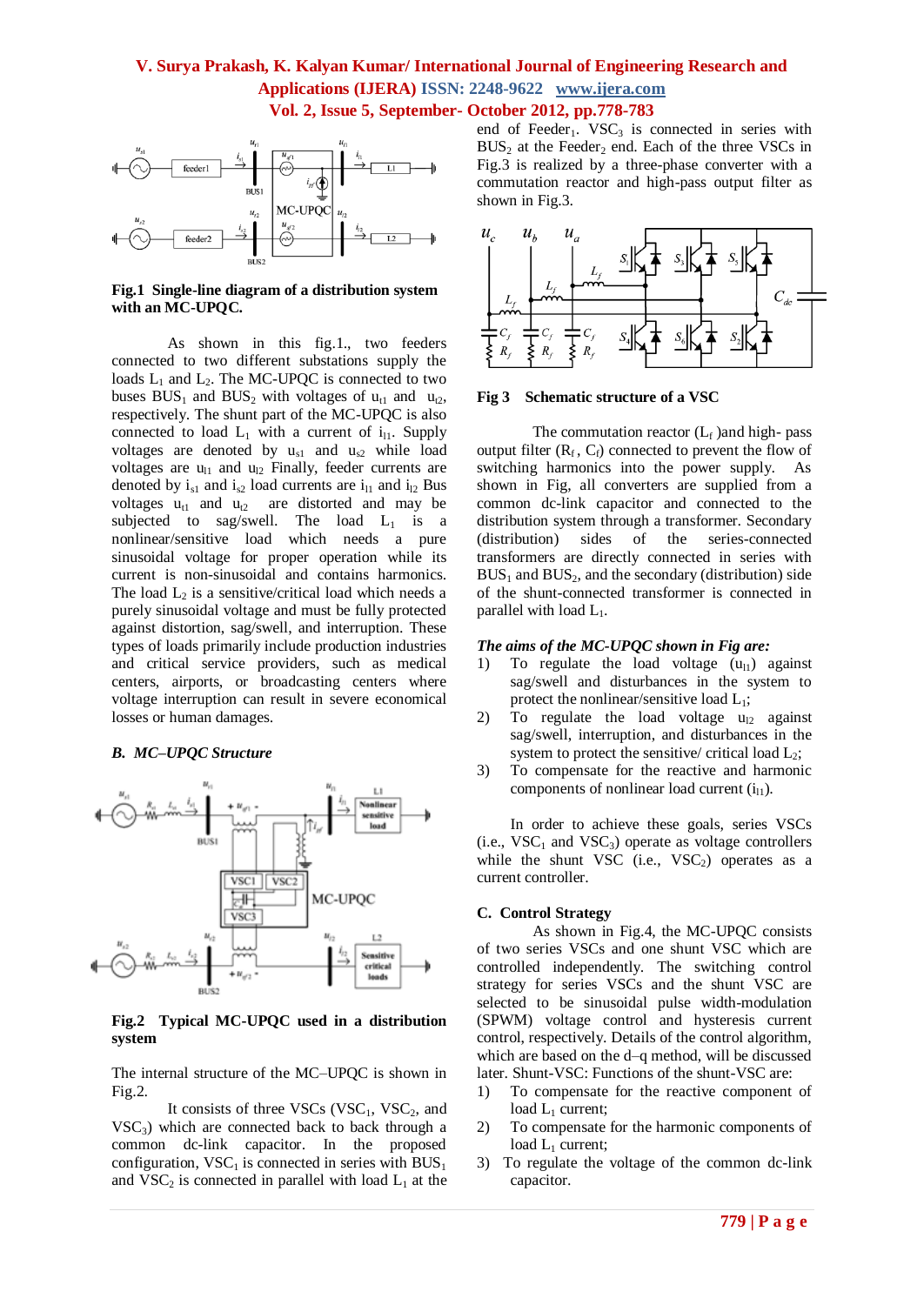Fig. shows the control block diagram for the shunt VSC. The measured load current  $(i_{l\_dq0})$  is transformed into the synchronous dq0 reference frame by using

$$
i_{l\_dq0} = T_{abc}^{dq0} i_{l\_abc}.\tag{1}
$$

$$
T_{abc}^{dq0} =
$$
\n
$$
\frac{2}{3} \begin{bmatrix}\n\cos(\omega t) & \cos(\omega t - 120^0) & \cos(\omega t + 120^0) \\
-\sin(\omega t) & -\sin(\omega t - 120^0) & -\sin(\omega t + 120^0) \\
\frac{1}{2} & \frac{1}{2} & \frac{1}{2}\n\end{bmatrix}
$$
\n  
\n.... (2)

Where the transformation matrix is shown in eq (2), at the bottom of the page. By this transform, the fundamental positive-sequence component, which is transformed into dc quantities in the d and q axes, can be easily extracted by low-pass filters (LPFs). Also, all harmonic components are transformed into ac quantities with a fundamental frequency shift.

$$
i_{l_d} = \overline{i}_{l_d} + \widetilde{i}_{l_d}
$$
 ...  

$$
i_{l_d} = \overline{i}_{l_d} + \widetilde{i}_{l_d}
$$
 ... (4)

Where,  $i_{l_d}$ ,  $i_{l_d}$  are d-q components of load current,  $\overline{i}_{l\_d}, \overline{i}_{l\_q}$  are dc components, and  $\overline{i}_{l\_d}, \overline{i}_{l\_q}$  are the ac components of  $i_{1,d}$ ,  $i_{1,d}$ .

If  $i_s$  is the feeder current and  $i_{pf}$  is the shunt VSC current and knowing  $i_s = i_l - i_{pf}$ , then d–q components of the shunt VSC reference current are defined as follows:

$$
i_{pf\_d}^{ref} = \tilde{i}_{l\_d} \qquad \dots (5)
$$
  

$$
i_{pf\_q}^{ref} = i_{l\_q} \qquad \dots (6)
$$

Consequently, the d–q components of the feeder current are

$$
i_{s_d} = \tilde{i}_{l_d} \qquad \qquad \dots (7)
$$

$$
i_{s_d} = 0 \quad \dots (8)
$$

This means that there are no harmonic and reactive components in the feeder current. Switching losses cause the dc-link capacitor voltage to decrease. Other disturbances, such as the sudden variation of load, can also affect the dc link. In order to regulate the dc-link capacitor voltage, a proportional–integral (PI) controller is used as shown in Fig. The input of the PI controller is the error between the actual capacitor voltage  $u_{dc}$  and its reference value  $(u_{dc}^{ref})$ . The output of the PI controller  $(ie, \Delta i_{dc})$  is added to the d component of the shunt-VSC reference current to form a new reference current as follows:



Fig.4. Control block diagram of shunt VSC

As shown in Fig.4, the reference current in eq(9) is then transformed back into the abc reference frame. By using PWM hysteresis current control, the output-compensating currents in each phase are obtained.



**Fig 5 Control block diagram of series VSC**

$$
i_{pf\_abc}^{ref} = T_{dq0}^{abc} i_{pf\_dq0}^{ref}; (T_{dq0}^{abc} = T_{abc}^{dq0^{-1}})
$$
  
(10)

Series-VSC: Functions of the series VSCs in each feeder are:

1) To mitigate voltage sag and swell;

**(10)** 

- 2) To compensate for voltage distortions, such as harmonics;
- 3) To compensate for interruptions (in Feeder2 only).

The control block diagram of each series VSC is shown in Fig. The bus voltage  $(u_{t-abc})$  is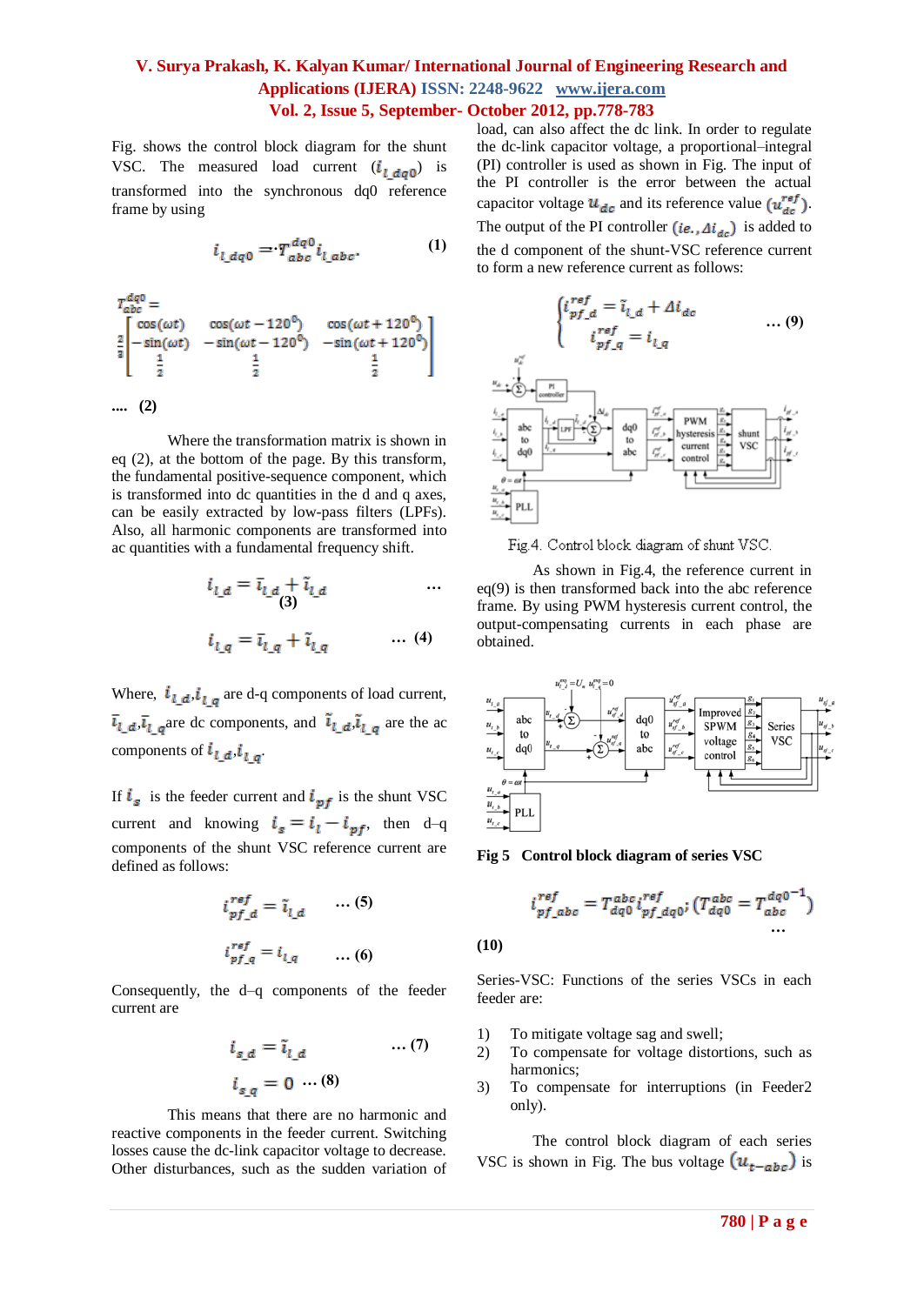detected and then transformed into the synchronous  $dq_0$  reference frame using

$$
u_{t_{dq0}} = T_{abc}^{dq0} u_{t_{abc}} = u_{t1p} + u_{t1n} + u_{t1p} + u_{th}
$$

Where,

$$
\dots (12) \quad \begin{cases} u_{\text{tip}} = [u_{\text{tip}_d} \ u_{\text{tip}_q} \ 0]^T \\ u_{\text{tin}} = [u_{\text{tin}_d} \ u_{\text{tin}_q} \ 0]^T \\ u_{\text{tio}} = [0 \ 0 \ u_{\text{no}}]^T \\ u_{\text{th}} = [u_{\text{th}_d} \ u_{\text{th}_q} \ u_{\text{th}_q} ]^T \end{cases}
$$

According to control objectives of the MC-UPQC, the load voltage should be kept sinusoidal with constant amplitude even if the bus voltage is disturbed. Therefore, the expected load voltage in the synchronous dq0 reference frame  $u_{1_dq_0}^{exp}$  only has one value.

$$
\dots (13) \quad u_{l\_dq0}^{exp} = T_{abc}^{dq0} u_{l\_abc}^{exp} = \begin{bmatrix} u_m \\ 0 \\ 0 \end{bmatrix}
$$

Where the load voltage in the abc reference frame  $u_{l_{abc}}^{exp}$  is

$$
u_{l_{abc}}^{exp} = \begin{bmatrix} u_m \cos(\omega t) \\ u_m \cos(\omega t - 120^\circ) \\ u_m \cos(\omega t + 120^\circ) \end{bmatrix} \dots (14)
$$

The compensating reference voltage in the synchronous dq0 reference frame  $u_{sf-dq0}^{ref}$  is defined as

$$
u^{ref}_{sf\_dq0}=u_{t\_dq0}-u^{exp}_{l\_dq0}\dots (15)
$$

The compensating reference voltage is then transformed back into the abc reference frame. By using an improved SPWM voltage control technique the output compensation voltage of the series VSC can be obtained.

### **III POWER-RATING ANALYSIS OF THE MC-UPQC**

The power rating of the MC-UPQC is an important factor in terms of cost. Before calculation of the power rating of each VSC in the MC UPQC structure, two models of a UPQC are analyzed and the best model which requires the minimum power rating is considered. All voltage and current phasors used in this section are phase quantities at the fundamental frequency. There are two models for a UPQC - quadrature compensation (UPQC-Q) and inphase compensation (UPQC-P). In the quadrature compensation scheme, the injected voltage by the series- VSC maintains a quadrature advance relationship with the supply current so that no real

power is consumed by the series VSC at steady state. This is a significant advantage when UPQC mitigates sag conditions. The series VSC also shares the volt ampere reactive (VAR) of the load along with the shunt-VSC, reducing the power rating of the shunt-VSC.

Fig. shows the phasor diagram of this scheme under a typical load power factor condition with and without a voltage sag.

When the bus voltage is at the desired value  $(U_t = U_t = U_0)$ , the series-injected voltage  $(U_{sf})$  is zero Fig.(a).



### **Fig 6 Phasor diagram of quadrature compensation**

**a) Without voltage sag (b) With voltage sag.**

The shunt VSC injects the reactive component of load current  $I_c$ , resulting in unity input-power factor. Furthermore, the shunt VSC compensates for not only the reactive component, but also the harmonic components of the load current  $I_{\rm c}$ . The phasor diagram of Fig.6. explains the operation of this scheme in case of voltage sag.



#### **Fig.7. Phasor diagram of inphase compensation (supply voltage sag).**

A comparison between in phase (UPQC-P) and quadrature (UPQC-Q) models is made for different sag conditions and load power factors. It is shown that the power rating of the shunt-VSC in the UPQC-Q model is lower than that of the UPQC-P, and the power rating of the series-VSC in the UPQC-P model is lower than that of the UPQC-Q for a power factor of less than or equal to 0.9. Also, it is shown that the total power rating of UPQC-Q is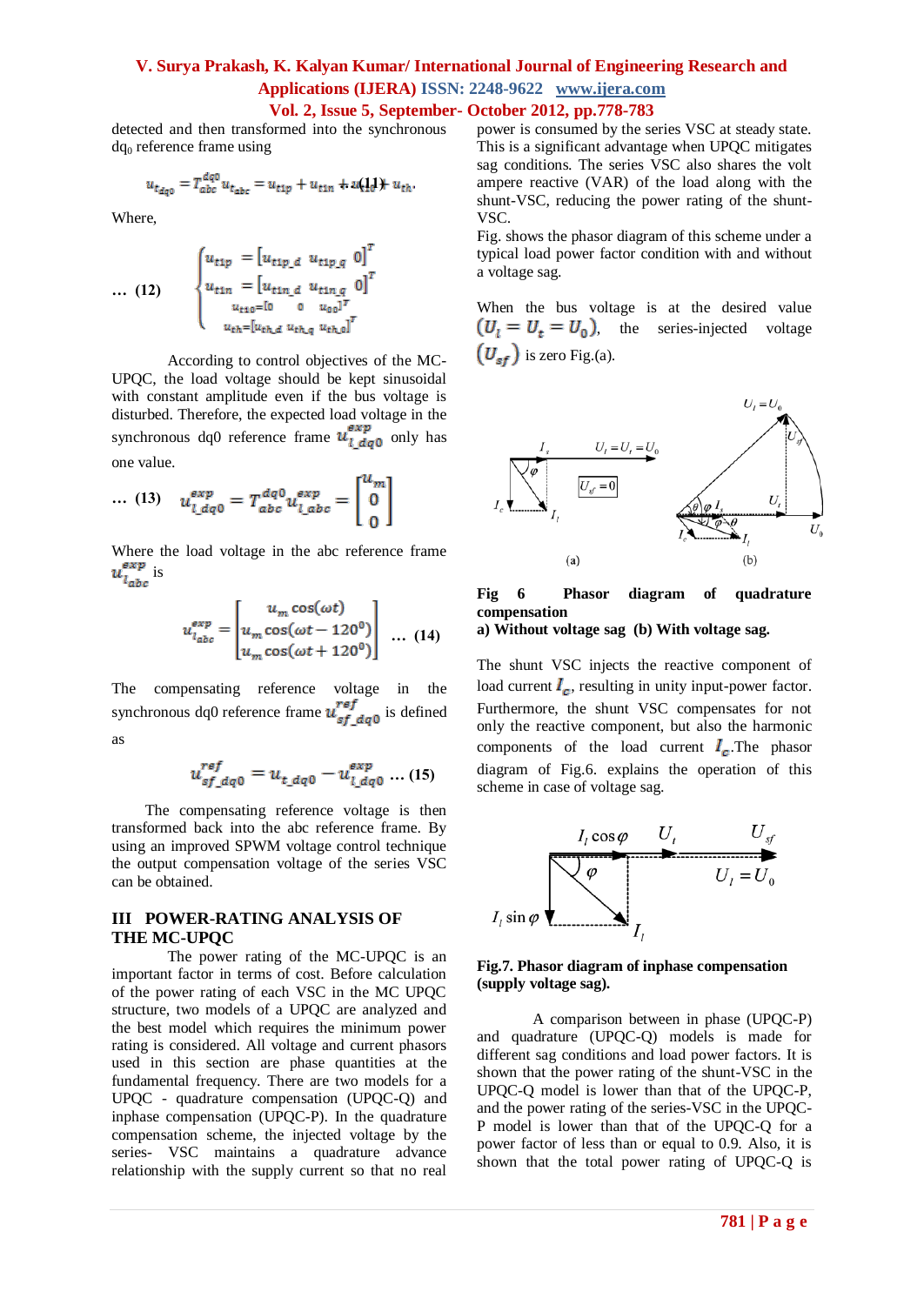.

lower than that of UPQC-P where the VAR demand of the load is high.

As discussed in Section II, the power needed for interruption compensation in Feeder<sub>2</sub> must be supplied through the shunt VSC in Feeder1 and the series VSC in Feeder<sub>2</sub>. This implies that power ratings of these VSCs are greater than that of the series one in Feeder1. If quadrature compensation in Feeder<sub>1</sub> and in phase compensation in Feeder<sub>2</sub> is selected, then the power rating of the shunt VSC and the series VSC (in Feeder<sub>2</sub>) will be reduced. This is an important criterion for practical applications.

As shown in Figs.6 and 7, load voltages in both feeders are kept constant at  $U_0$  regardless of bus voltages variation, and the load currents in both feeders are assumed to be constant at their rated values (i.e.,  $I_{01}$  and  $I_{02}$  respectively)

$$
U_{t1} = U_{t2} = U_0(16)
$$
  
\n
$$
\begin{cases}\nI_{11} = I_{01} \\
I_{12} = I_{02}\n\end{cases}
$$
 ... (17)

The load power factors in Feeder<sub>1</sub> and Feeder<sub>2</sub> are assumed to be  $\cos \varphi_1$  and  $\cos \varphi_2$  and the per-unit sags, which must be compensated in Feeder<sub>1</sub> and Feeder<sub>2</sub>, are supposed to be  $x_1$  and  $x_2$ , respectively.

$$
il\_dqo = T_{abc}^{dqo}i_{L\_abc+}
$$

If the MC-UPQC is lossless, the active power demand supplied by  $Feeder_1$  consists of two parts:

- 1) The active power demand of load in Feeder<sub>1</sub>.
- 2) The active power demand for sag and interruption compensation in Feeder $_2$ .

Thus, Feeder<sub>1</sub> current  $I_{s1}$  can be found as From Fig., the voltage injected by the series VSC in Feeder<sub>1</sub> and thus the power rating of this converter  $(S_{\nu \mathcal{S} C1})$  can be calculated as

...(18) 
$$
U_{s f 1} = U_{t 1} \tan \theta = U_0 (1 - x_1) \tan \theta
$$

The shunt VSC current is divided into two parts:

1) The first part (i.e.,  $I_{c1}$ ) compensates for the reactive component (and harmonic components) of Feeder1 current and can be calculated from Fig. 4.6. as

$$
...(19)^{l_{c1}} = \sqrt{I_{l1}^{2} + I_{s1}^{2} - 2I_{l1}I_{s1}\cos(\varphi_{1} - \theta)}
$$

$$
I_{c1} = \sqrt{20} + I_{s1}^2 - 2I_{01}I_{s1}\cos(\varphi_1 - \theta)
$$

Where  $I_{s1}$  is calculated. This part of the shunt VSC current only exchanges reactive power (Q) with the system.

2) The second part provides the real power (P), which is needed for a sag or interruption compensation in Feeder<sub>2</sub>. Therefore, the power rating of the shunt VSC can be calculated as

$$
S_{VSC2} = 3U_{l1}I_{pf} = 3\sqrt{Q^2 + P^2}
$$

$$
= 3\sqrt{(U_{l1}I_{c1})^2 + (U_{sf2}I_{l2}\cos\varphi_2)^2}
$$

$$
= 3U_0\sqrt{I_{c1}^2 + (x_2I_{02}\cos\varphi_2)^2}
$$

**...(21)**

Where  $I_{c1}$  is calculated. Finally, the power rating of the series-VSC in Feeder<sub>2</sub> can be calculated. For the worst-case scenario (i.e., interruption compensation), one must consider  $x_2 = 1$ . Therefore,

$$
\dots (22S_{VSC3} = 3U_{sf2}I_{l2} = 3x_2U_0I_{02}
$$

### IV. **MATLAB DESIGN OF MC-UPQC STUDY AND RESULTS**



 $BUS<sub>1</sub>$  voltage, series compensating voltage, and load voltage in Feeder<sub>1</sub>.



 $BUS<sub>2</sub>$  voltage, series compensating voltage, and load voltage in Feeder<sub>2</sub>.